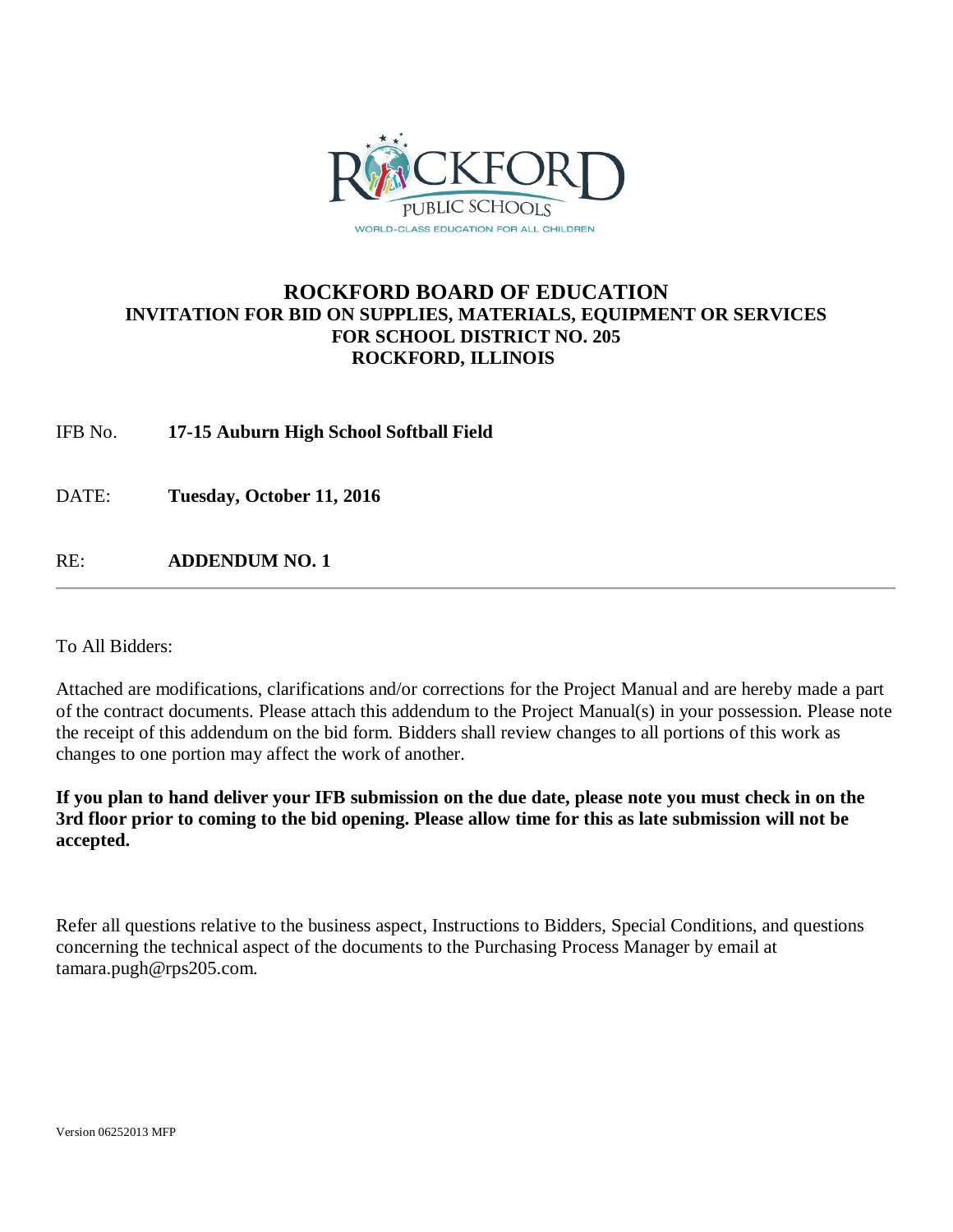### ADDENDUM NO. 1

### ROCKFORD PUBLIC SCHOOLS 17-15 Auburn High School Softball Field

Items Included:

- A. Pre-Bid Meeting Sign-In Sheet
- B. RPS Pre-Bid Conference Opening Statement
- C. RPS Required Bid Forms Checklist
- D. Meeting Minutes

Jim Dobyns, Capital Project Manager, started the Pre-Bid Conference at 1:00 p.m. and turned the meeting over to Paul Ertmer, Project Engineer who reviewed the Pre-Bid Conference Opening Statement (attached). The information with the Pre-Bid Conference Opening Statement was reviewed in detail, particularly the bulleted items with the attachment and the Required Bid Forms Checklist (attached). Mr. Ertmer then gave an overview and summary of the project and associated design plans. Following discussion of the project, attendees were encouraged to ask any questions and look around the site. The questions received at the pre-bid meeting, along with responses, are provided below:

- 1. A revision to the fence crown material was suggested to increase the lifespan and the material spec was given to RPS for review.
	- a. RPS will review and any change to the fence crown material type will be addressed prior to bid via formal addendum.
- 2. Request was made to revise the plan details for the fence post foundations as money could be saved by doing this.
	- a. No change to the plan details regarding the fence post foundations will be made and the foundations are to be installed according to the details shown.
- 3. Request was made to revise foul pole manufacturer to allow supplier of bases and other amenities to supply the foul poles.
	- a. This will be addressed in the forthcoming addendum.

All contractors will be required to complete and submit **all** forms as noted in the Required Bid Forms Checklist contained within the bid package. These forms will be required even if the contractor is currently working for Rockford Public Schools under a different contract or holds an IDOT prequalification rating.

Contractors are reminded that all questions regarding the bid package or bid plans **must** be submitted in writing the Tamara Pugh, Purchasing Process Manager at tamara.pugh@rps205.com.

The pre-bid conference was then adjourned.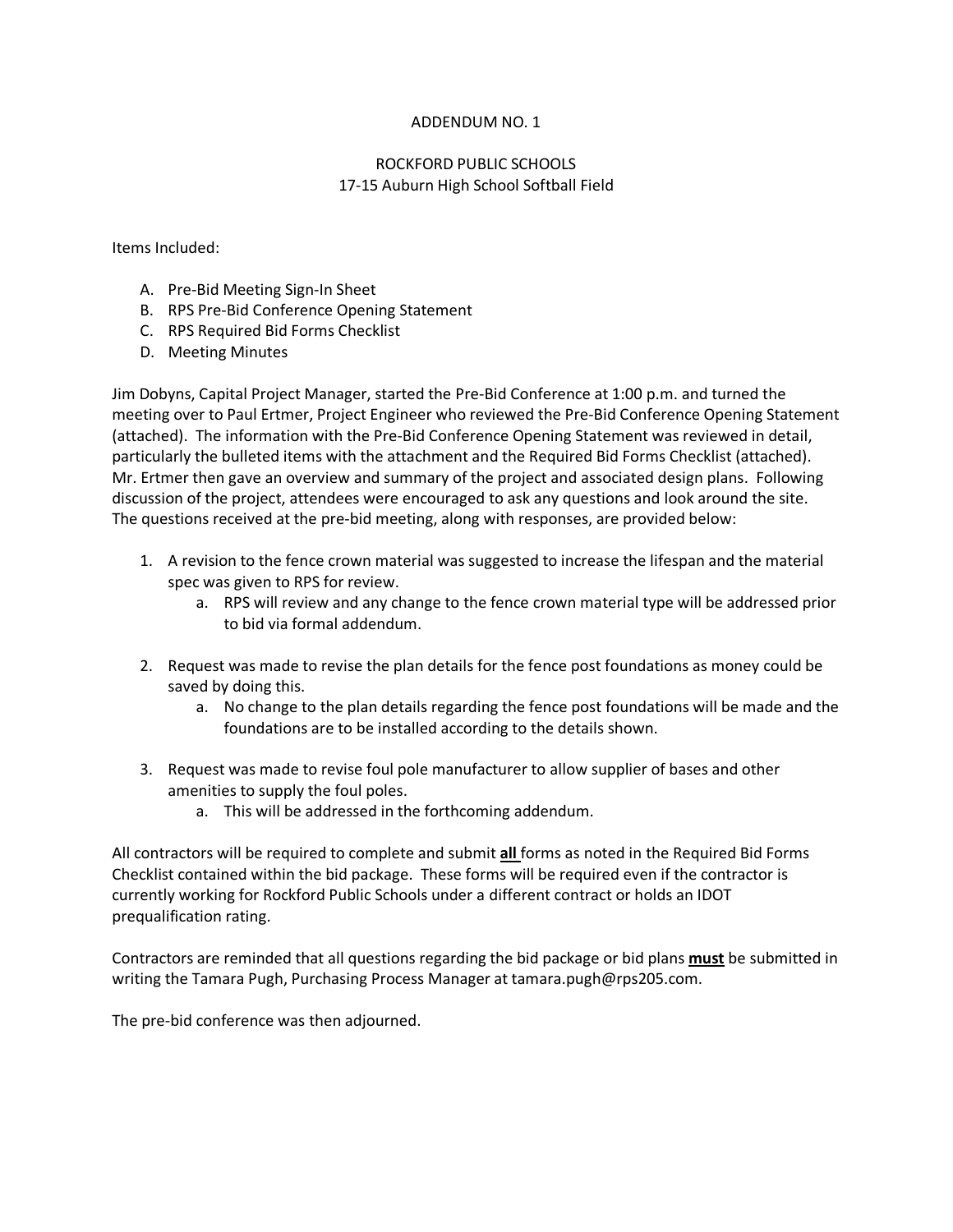### Plan Revisions

- 1. Sheet 7 of 13 Grading/slope of outfield has been revised to 1.5%.
- 2. Sheet 9 of 13 Clay blocks under infield mix at batter and catcher boxes have been added to the plans and a note regarding material and costs has been added to the plans.
- 3. Sheet 11 of 13 Foul pole supplier note has been revised to include additional supplier.

O:\Rockford Public Schools\16-727\Submittal\Addendum #1\16-727 ADDENDUM NO 1.docx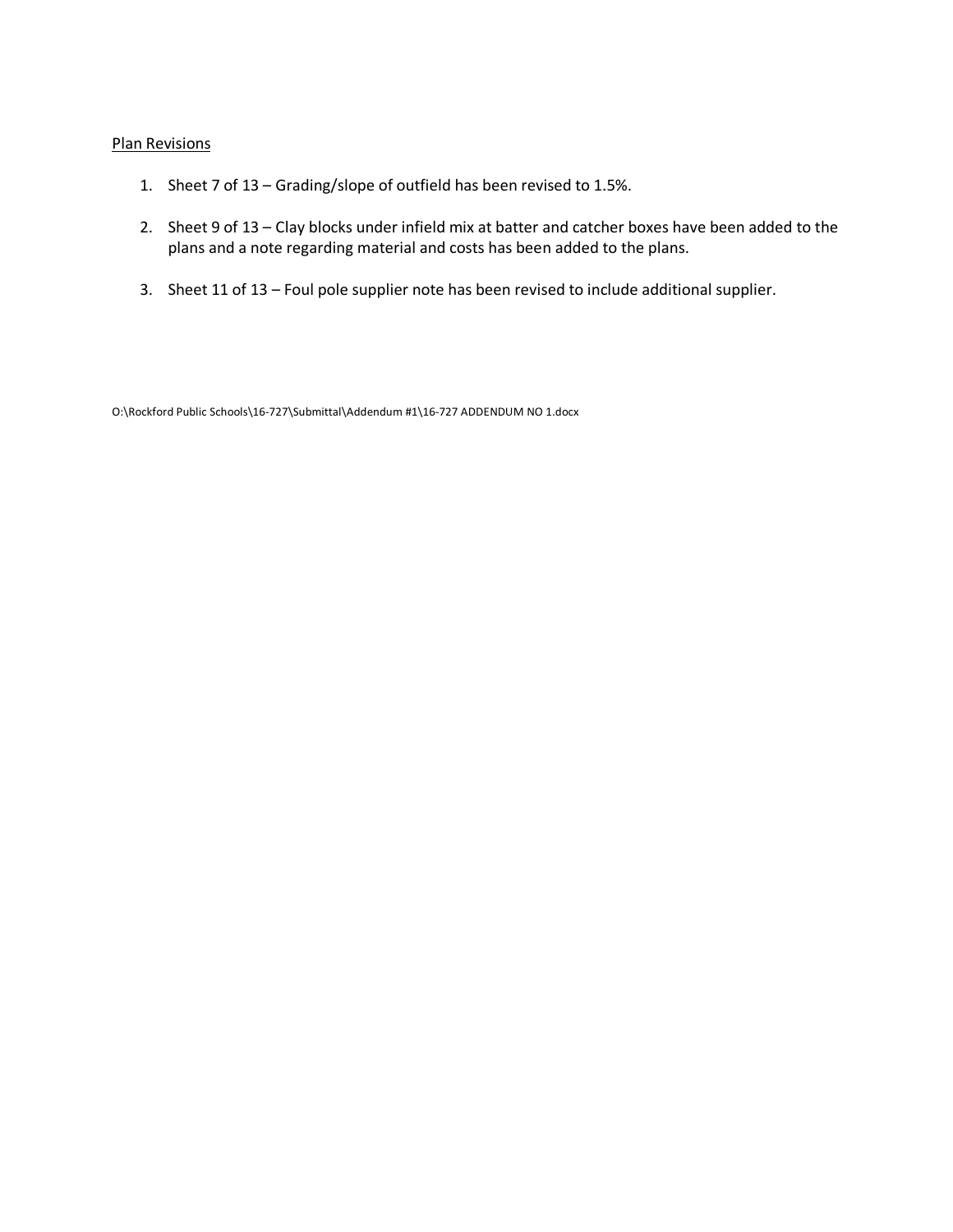

|                                                                                          |                                                                                                                                                                                                                                                                                                                                                                                                                                                                                                                   | DATUM INFORMATION<br>VERTICAL CONTROL: NAVD 88<br>HORIZONTAL CONTROL: STATE PLANE COORDINATES-IL WEST NAD83                                                                                                                                                                |
|------------------------------------------------------------------------------------------|-------------------------------------------------------------------------------------------------------------------------------------------------------------------------------------------------------------------------------------------------------------------------------------------------------------------------------------------------------------------------------------------------------------------------------------------------------------------------------------------------------------------|----------------------------------------------------------------------------------------------------------------------------------------------------------------------------------------------------------------------------------------------------------------------------|
|                                                                                          |                                                                                                                                                                                                                                                                                                                                                                                                                                                                                                                   | BENCHMARK INFORMATION                                                                                                                                                                                                                                                      |
|                                                                                          |                                                                                                                                                                                                                                                                                                                                                                                                                                                                                                                   | BM1 = CONTROL POINT REBAR (CPRB1)<br>N 2047701.88, E 2575244.96, ELEV 749.11                                                                                                                                                                                               |
|                                                                                          |                                                                                                                                                                                                                                                                                                                                                                                                                                                                                                                   | BM2 = CONTROL POINT REBAR (CPRB2)<br>N 2047701.69, E 2574906.52, ELEV 750.56                                                                                                                                                                                               |
|                                                                                          |                                                                                                                                                                                                                                                                                                                                                                                                                                                                                                                   |                                                                                                                                                                                                                                                                            |
|                                                                                          |                                                                                                                                                                                                                                                                                                                                                                                                                                                                                                                   | D <sub>2</sub><br>EX. STORM MH                                                                                                                                                                                                                                             |
| $\frac{1}{49}$                                                                           |                                                                                                                                                                                                                                                                                                                                                                                                                                                                                                                   | $RIM = 746.45$<br>INV IN = 742.83 SW $(18")$<br>INV IN = 742.97 E $(10")$<br>$INV IN = 743.02 SE (15")$<br>INV OUT = 742.79 NE $(24")$                                                                                                                                     |
|                                                                                          | $\frac{1}{\sqrt{6}}$                                                                                                                                                                                                                                                                                                                                                                                                                                                                                              |                                                                                                                                                                                                                                                                            |
| SAN<br>$\mathrm{SAN} >$<br>SAN >                                                         | SAN ><br>$-$ SAN $\succ$<br>SAN<br>SAN                                                                                                                                                                                                                                                                                                                                                                                                                                                                            | SAN<br>$-SAN >$<br>SAN ><br>SAN ><br>$\sqrt{\text{SAN}}$                                                                                                                                                                                                                   |
| <b>KRI</b><br>$\mathcal{L}$<br>16)<br>16)                                                | $-1.5\%$                                                                                                                                                                                                                                                                                                                                                                                                                                                                                                          |                                                                                                                                                                                                                                                                            |
|                                                                                          |                                                                                                                                                                                                                                                                                                                                                                                                                                                                                                                   |                                                                                                                                                                                                                                                                            |
| $\frac{1}{\sqrt{2}}$                                                                     |                                                                                                                                                                                                                                                                                                                                                                                                                                                                                                                   |                                                                                                                                                                                                                                                                            |
| .750                                                                                     | $2"$ TREE                                                                                                                                                                                                                                                                                                                                                                                                                                                                                                         |                                                                                                                                                                                                                                                                            |
|                                                                                          | $\begin{array}{c} \begin{array}{c} \mathcal{A} \\ \mathcal{A} \end{array} & \begin{array}{c} \mathcal{A} \\ \mathcal{A} \end{array} & \begin{array}{c} \mathcal{A} \\ \mathcal{A} \end{array} & \begin{array}{c} \mathcal{A} \\ \mathcal{A} \end{array} & \begin{array}{c} \mathcal{A} \\ \mathcal{A} \end{array} & \begin{array}{c} \mathcal{A} \\ \mathcal{A} \end{array} & \begin{array}{c} \mathcal{A} \\ \mathcal{A} \end{array} & \begin{array}{c} \mathcal{A} \\ \mathcal{A} \end{array} & \begin{array}{$ | $\begin{array}{ccccccccc}\n\hline\n\end{array}\n\qquad \qquad \begin{array}{ccccccccc}\n & a & & & & a \\  & d & & & & d \\  & & & & & & a \\  & & & & & & a \\  & & & & & & a \\  & & & & & & a \\ \end{array}$<br>$\Phi_{\alpha}(\mathbb{C})$<br>$^4$ $\Delta_7$ $\cdot$ |
| $BM2+$                                                                                   |                                                                                                                                                                                                                                                                                                                                                                                                                                                                                                                   |                                                                                                                                                                                                                                                                            |
| DEVELOPER:<br>:KFORD PUBLIC SCHOOLS <mark>#</mark> 205<br>7TH STREET<br>:KFORD, IL 61104 | PROJECT AND LOCATION:<br>AUBURN HIGH SCHOOL SOFTBALL<br><b>PLANS</b><br>ROCKFORD, ILLINOIS                                                                                                                                                                                                                                                                                                                                                                                                                        | DRAWN BY: JW<br>REV. NO.<br>APPROVED BY: RTW<br><b>REVISION TO OUTFIEL</b><br>$\blacksquare$<br>DATE: 9/20/16<br>SCALE: AS NOTED                                                                                                                                           |

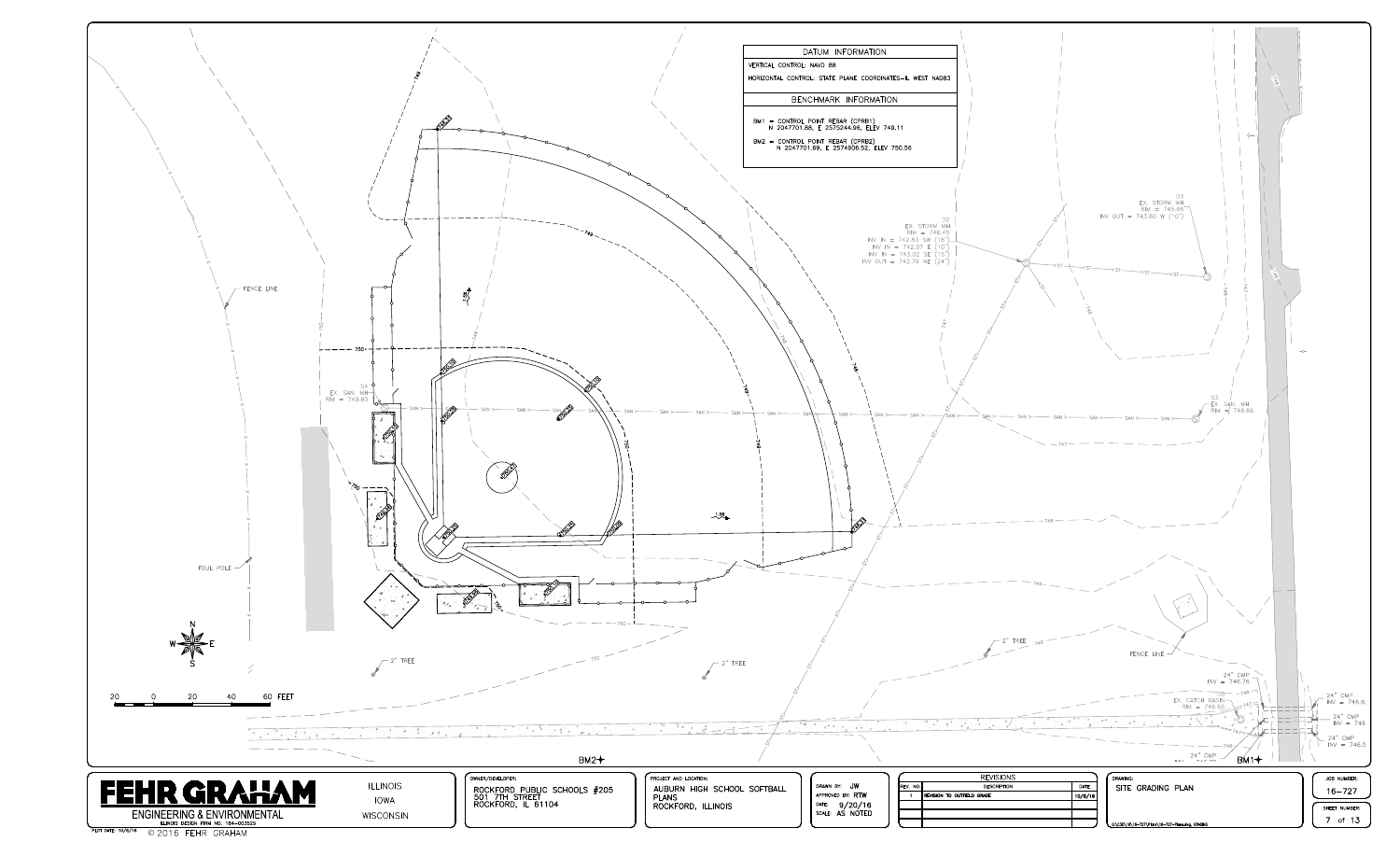

PLOT DATE: 10/6/16 © 2016 FEHR GRAHAM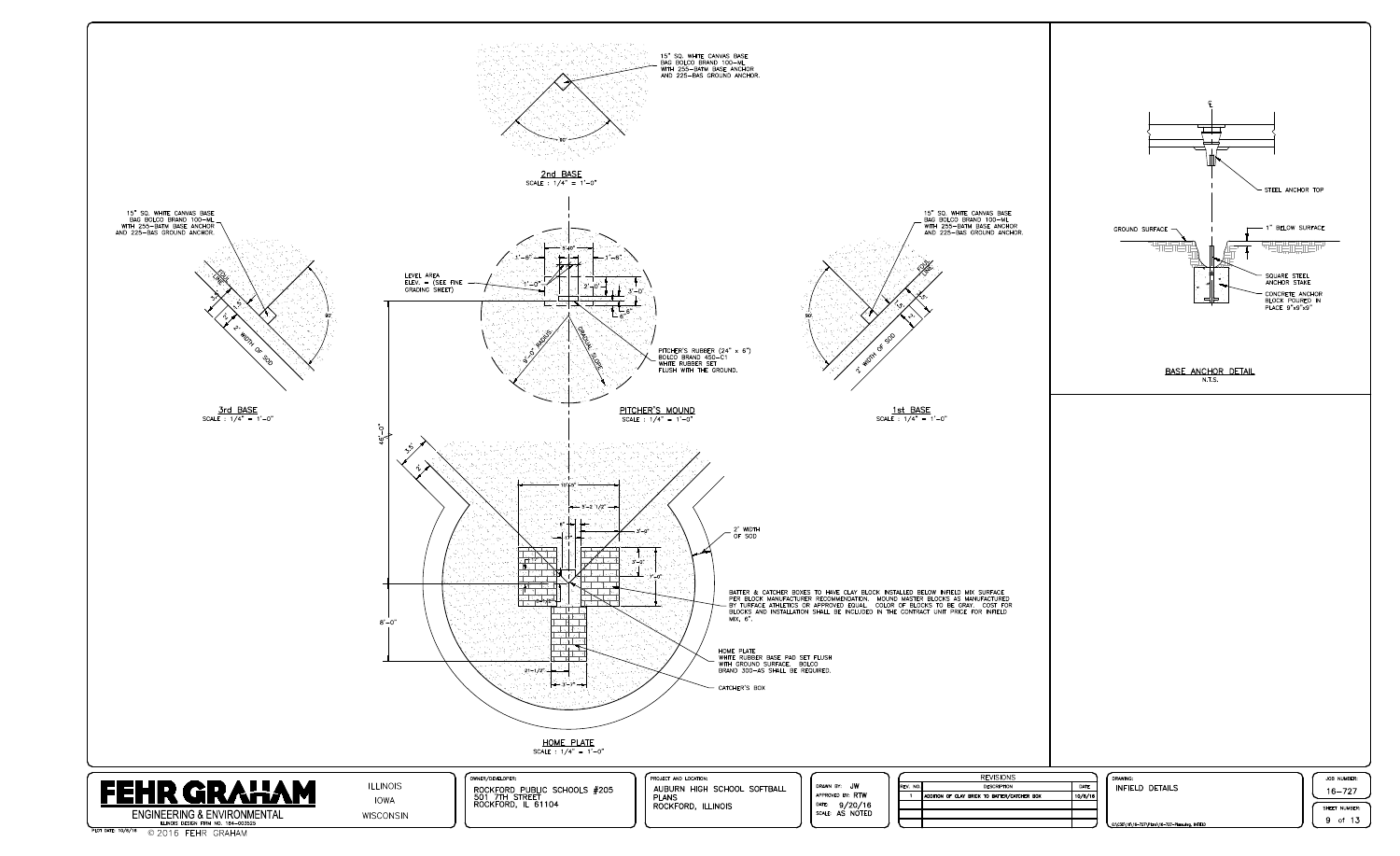

| REV. NO. |                    |
|----------|--------------------|
|          | ADDITION OF SECOND |
|          |                    |
|          |                    |
|          |                    |



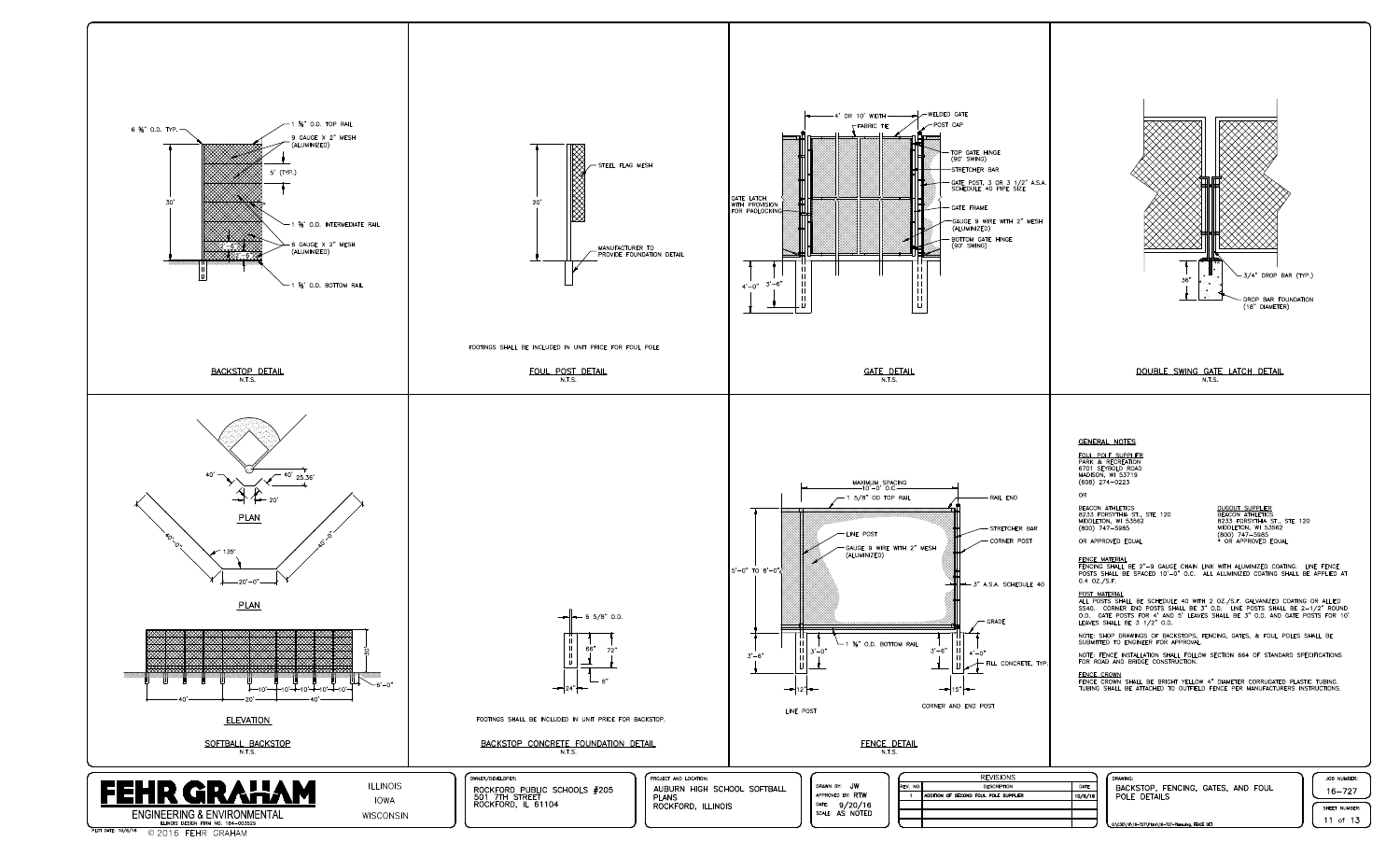## PRE-BID CONFERENCE OPENING STATEMENT

Welcome to the pre-bid conference for IFB No. 17-15 Auburn High School Softball Field for the Rockford Public Schools.

The purpose of this meeting is to receive input, comments, questions, clarifications and suggested changes relative to this solicitation. As a reminder, the only acceptable changes to the Bid/RFP are formal Addendums published by the RPS Purchasing department. Additionally, the Addendum may address other issues identified by the School District.

The goal of today's meeting is to increase your knowledge of the solicitation as it is written and provide an information mechanisim in which you may advise the School District of any changes it should make. Consequently, any changes you wish the Rockford Public Schools to consider must be submitted in writing to the Purchasing department before the deadline as expressed in the solicitation.

We will try to answer as many of the questions as possible. If we cannot answer a question today, we will defer that answer to the published Addendum. Additionally, minutes from this pre-bid conference will be published in the Addendum.

- $\triangleright$  Bid Opening is scheduled for Tuesday, October 18, 2016 at 2:00 p.m., Rockford Board of Education, 6<sup>th</sup> Floor Conference Room, 501 Seventh St., Rockford, IL 61104. Late bids will not be accepted. Faxed or emailed bids will not be accepted.
- $\triangleright$  Board Approval October 25, 2016
- $\triangleright$  Bid RFI Procedures Email Only All correspondence during the bid process MUST be sent to Tamara Pugh, Purchasing Process Manager at [tamara.pugh@rps205.com](mailto:tamara.pugh@rps205.com) Last RFI will be accepted until October 13, 2016 by 12:00 pm, (CDST). Last addendum will be issued by October 14, 2016 by 12:00 pm.
- $\triangleright$  Addendums will be emailed to all attendees at the pre-bid conference, posted on the RPS website, Demand Star and the 3 printing companies.
- > PLEASE reference the REQUIRED FORMS CHECK LIST for all documents that must be submitted with your bid offer form. All forms must be properly completed, signed and submitted or your bid will be deemed non-responsive. 5% Bid bond for the Base bid to be included.

I will turn it over to the Project Manager for summary of the project.